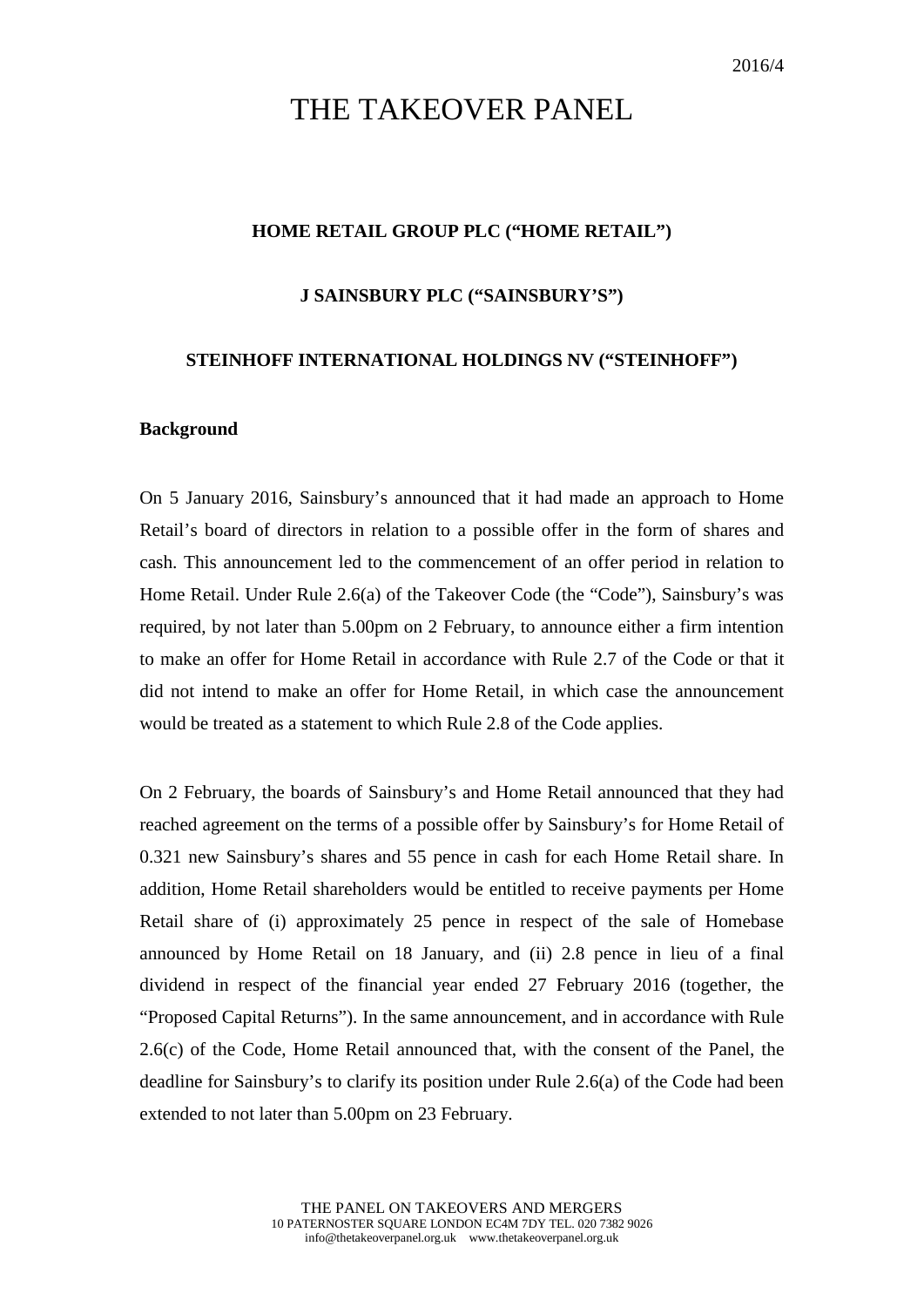On 19 February, Steinhoff announced that it had put forward a possible offer proposal to Home Retail of 147.2 pence in cash for each Home Retail share. In addition, Home Retail shareholders would be entitled to receive payments in respect of each Home Retail share in an amount equivalent to the Proposed Capital Returns. Under Rule 2.6(a) of the Code, Steinhoff was required to clarify its position in the manner required by that Rule by not later than 5.00pm on 18 March.

On 22 February, and in accordance with Rule 2.6(c), Home Retail announced that, with the consent of the Panel, the deadline for Sainsbury's to clarify its position under Rule 2.6(a) of the Code had been extended to not later than 5.00pm on 18 March. As a result, both Sainsbury's and Steinhoff are now required to clarify their position in the manner set out in Rule 2.6(a) of the Code by the same deadline, being not later than 5.00pm on 18 March. Under Rule 2.6(c) of the Code, this deadline can be further extended in respect of one or both of Sainsbury's and Steinhoff at the request of Home Retail and with the consent of the Panel.

### **The Executive's ruling**

Following discussions with all parties' advisers, the Executive has ruled that the procedure described below shall apply in the event that, by 7.30am on 18 March, neither Sainsbury's nor Steinhoff has clarified its position in the manner set out in Rule 2.6(a) of the Code.

If, at any time between (and including) 7.30am and 5.00pm on 18 March (the "Procedure Period"), either Sainsbury's or Steinhoff announces a firm intention to make an offer for Home Retail under Rule 2.7 of the Code, then the other potential offeror shall continue to be treated as a potential competing offeror for Home Retail for the purposes of the Code, and shall be required to clarify its position by not later than 5.00pm on the 53rd day following the publication of the firm offeror's initial offer document by announcing either a firm intention to make an offer for Home Retail or that it does not intend to make an offer for Home Retail, whether or not that other potential offeror has previously made or subsequently makes an announcement to which Rule 2.8 applies during the Procedure Period.